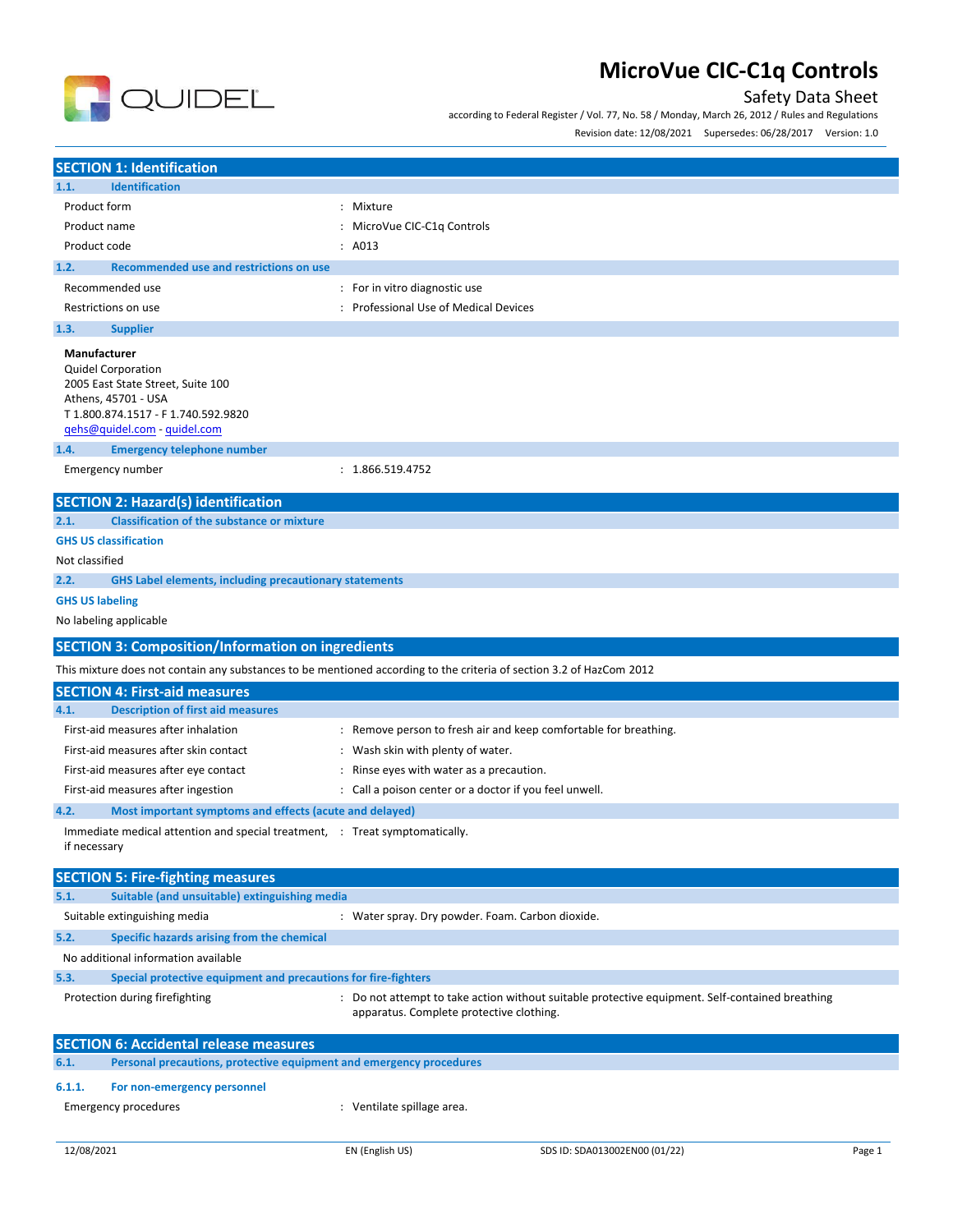

## Safety Data Sheet

according to Federal Register / Vol. 77, No. 58 / Monday, March 26, 2012 / Rules and Regulations

| Revision date: 12/08/2021 | Supersedes: 06/28/2017 | Version: 1.0 |
|---------------------------|------------------------|--------------|
|                           |                        |              |

| 6.1.2.<br>For emergency responders                                       |                                                                                                                                                                |
|--------------------------------------------------------------------------|----------------------------------------------------------------------------------------------------------------------------------------------------------------|
| Protective equipment                                                     | : Do not attempt to take action without suitable protective equipment. For further information refer to<br>section 8: "Exposure controls/personal protection". |
| 6.2.<br><b>Environmental precautions</b>                                 |                                                                                                                                                                |
| <b>Environmental precautions</b>                                         | : Avoid release to the environment.                                                                                                                            |
| 6.3.<br>Methods and material for containment and cleaning up             |                                                                                                                                                                |
| Methods for cleaning up                                                  | : Take up liquid spill into absorbent material.                                                                                                                |
| Other information                                                        | Dispose of materials or solid residues at an authorized site.                                                                                                  |
| Reference to other sections                                              | For further information refer to section 13.                                                                                                                   |
| <b>SECTION 7: Handling and storage</b>                                   |                                                                                                                                                                |
| <b>Precautions for safe handling</b><br>7.1.                             |                                                                                                                                                                |
| Precautions for safe handling                                            | : Ensure good ventilation of the work station. Wear personal protective equipment.                                                                             |
| Hygiene measures                                                         | : Do not eat, drink or smoke when using this product. Always wash hands after handling the product.                                                            |
| 7.2.<br>Conditions for safe storage, including any incompatibilities     |                                                                                                                                                                |
| Storage conditions                                                       | : Store in a well-ventilated place. Keep cool.                                                                                                                 |
| <b>SECTION 8: Exposure controls/personal protection</b>                  |                                                                                                                                                                |
| 8.1.<br><b>Control parameters</b>                                        |                                                                                                                                                                |
| No additional information available                                      |                                                                                                                                                                |
| 8.2.<br><b>Appropriate engineering controls</b>                          |                                                                                                                                                                |
| Appropriate engineering controls                                         | : Ensure good ventilation of the work station.                                                                                                                 |
| Environmental exposure controls                                          | : Avoid release to the environment.                                                                                                                            |
| 8.3.<br>Individual protection measures/Personal protective equipment     |                                                                                                                                                                |
| Materials for protective clothing:                                       |                                                                                                                                                                |
| Lab coat                                                                 |                                                                                                                                                                |
| <b>Hand Protection</b>                                                   |                                                                                                                                                                |
| Protective gloves                                                        |                                                                                                                                                                |
| Eye protection:                                                          |                                                                                                                                                                |
| Safety glasses                                                           |                                                                                                                                                                |
| Skin and body protection:                                                |                                                                                                                                                                |
| Wear suitable protective clothing                                        |                                                                                                                                                                |
| <b>Respiratory protection:</b>                                           |                                                                                                                                                                |
| In case of insufficient ventilation, wear suitable respiratory equipment |                                                                                                                                                                |
| Personal protective equipment symbol(s):                                 |                                                                                                                                                                |
|                                                                          |                                                                                                                                                                |
| <b>Other information:</b>                                                |                                                                                                                                                                |
| Do not eat, drink or smoke when using this product.                      |                                                                                                                                                                |
|                                                                          |                                                                                                                                                                |
| <b>SECTION 9: Physical and chemical properties</b>                       |                                                                                                                                                                |

**9.1. Information on basic physical and chemical properties** Physical state in the state of the state of the state of the state of the state of the state of the state of the state of the state of the state of the state of the state of the state of the state of the state of the state

Appearance **in the controllation of the Controls** : Liquid Controls in plastic or glass bottles.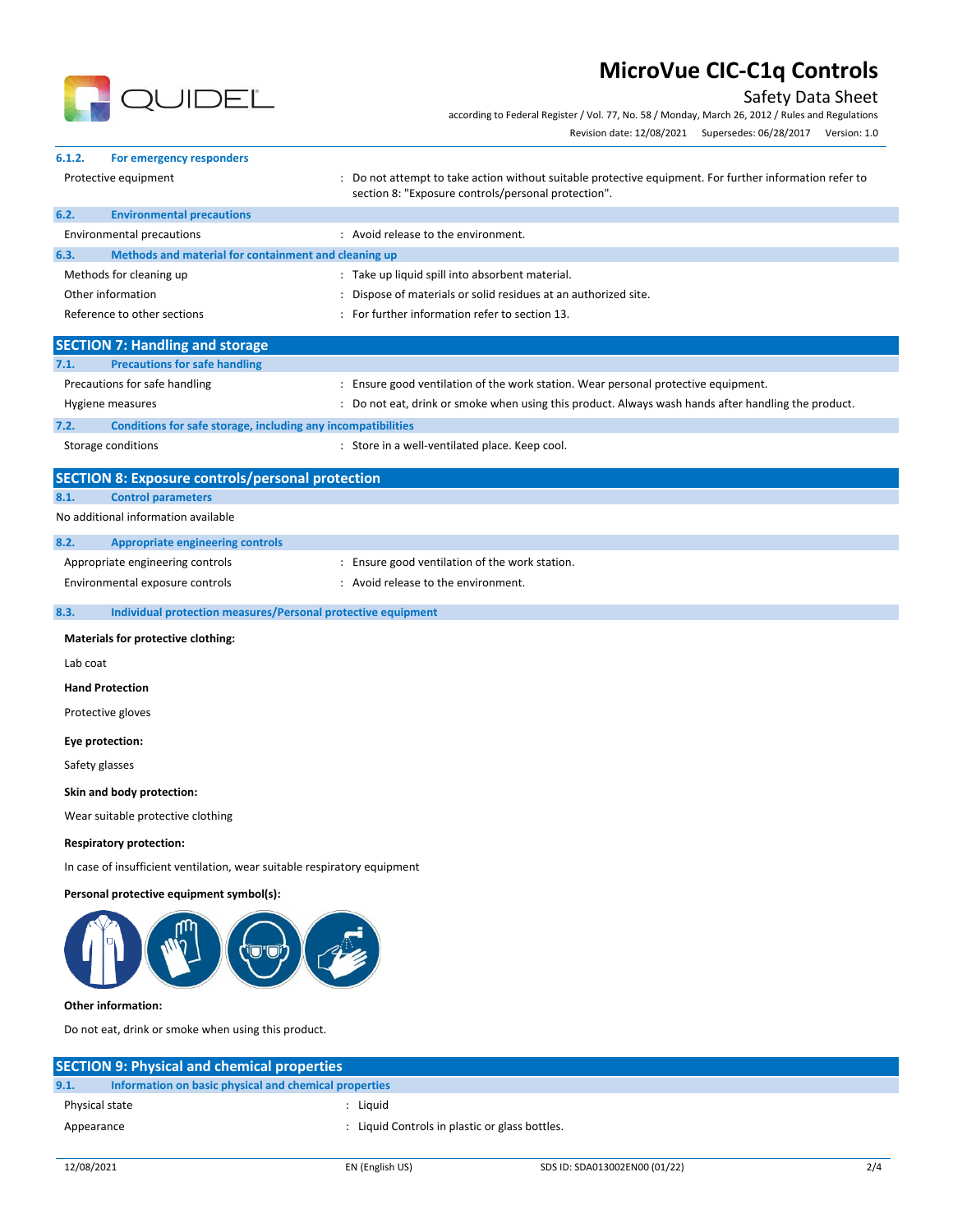

### Safety Data Sheet

according to Federal Register / Vol. 77, No. 58 / Monday, March 26, 2012 / Rules and Regulations Revision date: 12/08/2021 Supersedes: 06/28/2017 Version: 1.0

| Color                                                             | No data available |
|-------------------------------------------------------------------|-------------------|
| Odor                                                              | No data available |
| Odor threshold                                                    | No data available |
| pH                                                                | Neutral           |
| Melting point                                                     | Not applicable    |
| Freezing point                                                    | No data available |
| Boiling point<br>$\ddot{\cdot}$                                   | No data available |
| Flash point                                                       | No data available |
| Relative evaporation rate (butyl acetate=1)                       | No data available |
| Flammability (solid, gas)                                         | Not applicable    |
| Vapor pressure                                                    | No data available |
| Relative vapor density at 20 °C<br>$\ddot{\cdot}$                 | No data available |
| Relative density                                                  | No data available |
| Solubility                                                        | No data available |
| Partition coefficient n-octanol/water (Log Pow)<br>$\ddot{\cdot}$ | No data available |
| Auto-ignition temperature                                         | No data available |
| Decomposition temperature<br>$\ddot{\phantom{0}}$                 | No data available |
| No data availableViscosity, kinematic                             | No data available |
| Viscosity, dynamic                                                | No data available |
| <b>Explosion limits</b><br>$\ddot{\cdot}$                         | No data available |
| <b>Explosive properties</b>                                       | No data available |
| Oxidizing properties                                              | No data available |

#### **9.2. Other information**

No additional information available

| <b>SECTION 10: Stability and reactivity</b>                                        |                                           |  |
|------------------------------------------------------------------------------------|-------------------------------------------|--|
| 10.1.                                                                              | <b>Reactivity</b>                         |  |
| The product is non-reactive under normal conditions of use, storage and transport. |                                           |  |
| 10.2.                                                                              | <b>Chemical stability</b>                 |  |
| Stable under normal conditions.                                                    |                                           |  |
| 10.3.                                                                              | <b>Possibility of hazardous reactions</b> |  |
| No dangerous reactions known under normal conditions of use.                       |                                           |  |
| 10.4.                                                                              | <b>Conditions to avoid</b>                |  |
| None under recommended storage and handling conditions (see section 7).            |                                           |  |
| 10.5.                                                                              | <b>Incompatible materials</b>             |  |
| No additional information available                                                |                                           |  |

**10.6. Hazardous decomposition products**

Under normal conditions of storage and use, hazardous decomposition products should not be produced.

| <b>SECTION 11: Toxicological information</b> |                     |  |  |  |
|----------------------------------------------|---------------------|--|--|--|
| Acute toxicity (oral)                        | $:$ Not classified  |  |  |  |
| Acute toxicity (dermal)                      | Not classified      |  |  |  |
| Acute toxicity (inhalation)                  | : Not classified    |  |  |  |
| Skin corrosion/irritation                    | Not classified      |  |  |  |
| Serious eye damage/irritation                | : Not classified    |  |  |  |
| Respiratory or skin sensitization            | Not classified      |  |  |  |
| Germ cell mutagenicity                       | : Not classified    |  |  |  |
| Carcinogenicity                              | Not classified      |  |  |  |
| Reproductive toxicity                        | Not classified<br>÷ |  |  |  |
| STOT-single exposure                         | Not classified      |  |  |  |